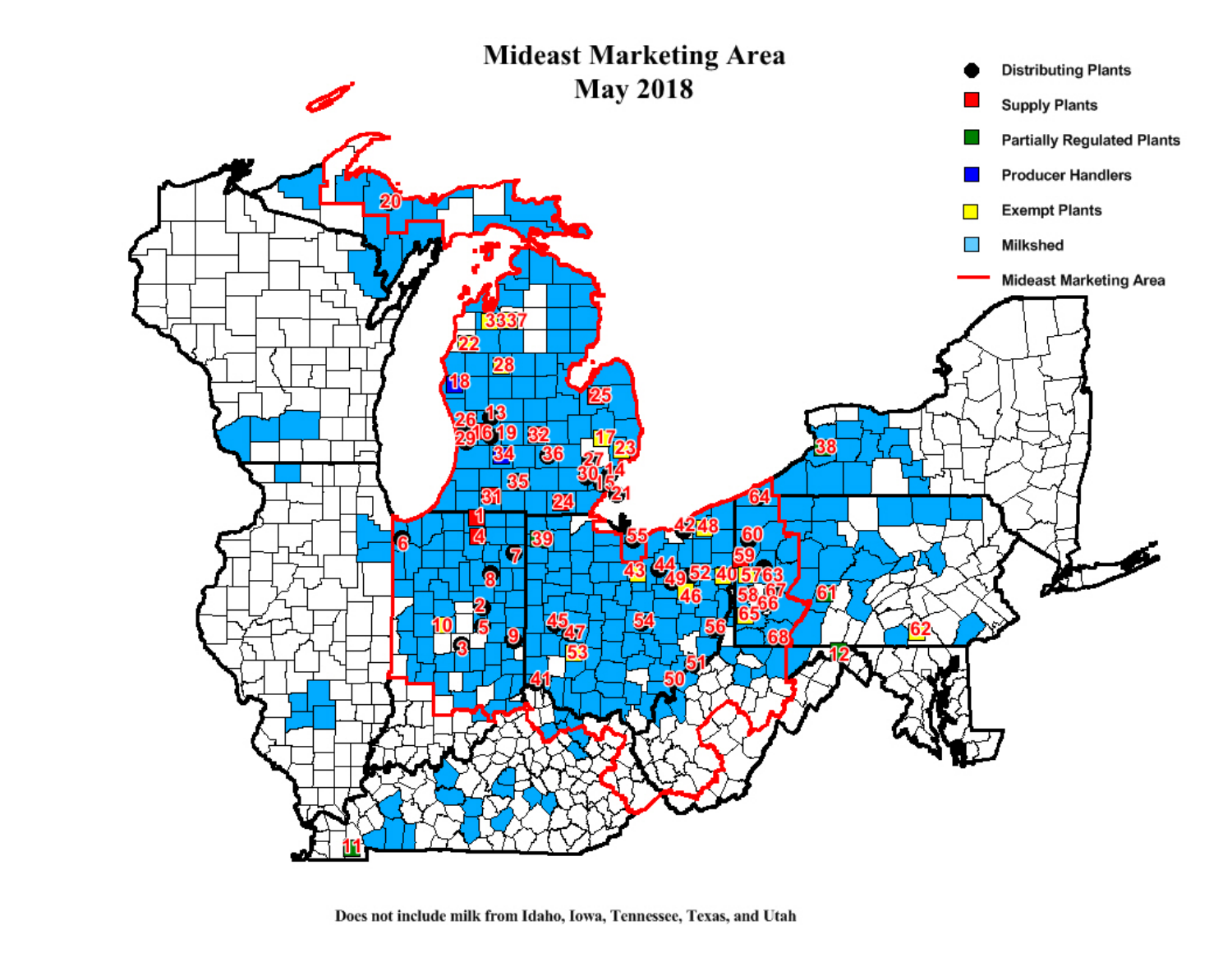## **Mideast Marketing Area Plants for May 2018**

| <b>State</b>    | <b>Plant</b>                                                 | <b>City</b>          | <b>County</b>         | <b>Differential</b> | <b>Plant Type</b>       |
|-----------------|--------------------------------------------------------------|----------------------|-----------------------|---------------------|-------------------------|
| Indiana         | <b>1.Dairy Farmers of America</b>                            | Goshen               | <b>Elkhart</b>        | 1.80                | <b>Supply</b>           |
|                 | 2. East Side Jersey Dairy Inc.                               | Anderson             | <b>Madison</b>        | 2.00                | <b>Distributing</b>     |
|                 | <b>3. The Kroger Company</b>                                 | Indianapolis         | <b>Marion</b>         | 2.00                | <b>Distributing</b>     |
|                 | 4. Middlebury Cheese Company, LLC                            | <b>Middlebury</b>    | <b>Elkhart</b>        | 1.80                | <b>Supply</b>           |
|                 | 5. Nestle USA, Inc.                                          | <b>Anderson</b>      | <b>Madison</b>        | 2.00                | <b>Distributing</b>     |
|                 | 6. Pleasant View Dairy Corp.                                 | <b>Highland</b>      | Lake                  | 1.80                | <b>Distributing</b>     |
|                 | 7. Prairie Farms Dairy Inc.                                  | <b>Fort Wayne</b>    | <b>Allen</b>          | 1.80                | <b>Distributing</b>     |
|                 | 8. Suiza Dairy Group, LLC dba Schenkel's All-Star Dairy, LLC | <b>Huntington</b>    | <b>Huntington</b>     | 1.80                | <b>Distributing</b>     |
|                 | 9. Smith Foods, Inc.                                         | <b>Richmond</b>      | Wayne                 | 2.00                | <b>Distributing</b>     |
|                 | <b>10.Traders Point Farm Organics</b>                        | <b>Zionsville</b>    | <b>Boone</b>          | 2.00                | <b>Exempt</b>           |
| Kentucky        | 11. Saputo Dairy Foods USA, LLC                              | <b>Murray</b>        | Calloway              | 2.70                | <b>Partially Reg.</b>   |
| Maryland        | 12. Potomac Farms Dairy Inc.                                 | <b>Cumberland</b>    | <b>Allegany</b>       | 2.60                | <b>Partially Reg.</b>   |
| Michigan        | 13.Agropur, Inc.                                             | <b>Grand Rapids</b>  | Kent                  | 1.80                | <b>Distributing</b>     |
|                 | 14. Calder Brothers Dairy Inc.                               | <b>Lincoln Park</b>  | Wayne                 | 1.80                | <b>Distributing</b>     |
|                 | 15.C.F. Burger Creamery                                      | <b>Detroit</b>       | <b>Wayne</b>          | 1.80                | <b>Distributing</b>     |
|                 | <b>16. Continental Dairy Facilities</b>                      | Coopersville         | <b>Ottawa</b>         | 1.80                | <b>Supply</b>           |
|                 | 17. Cook's Farm Dairy                                        | Ortonville           | Oakland               | 1.80                | <b>Exempt</b>           |
|                 | <b>18. Country Dairy</b>                                     | <b>New Era</b>       | Oceana                | 1.80                | <b>Producer Handler</b> |
|                 | <b>19. Country Fresh- Grand Rapids Division</b>              | <b>Grand Rapids</b>  | Kent                  | 1.80                | <b>Distributing</b>     |
|                 | 20. Country Fresh-Jilbert Dairy Inc.                         | <b>Marquette</b>     | <b>Marquette</b>      | 1.80                | <b>Distributing</b>     |
|                 | 21. Country Fresh- Livonia Division                          | Livonia              | Wayne                 | 1.80                | <b>Distributing</b>     |
|                 | 22. Cream Cup Dairy                                          | Kaleva               | <b>Manistee</b>       | 1.80                | <b>Exempt</b>           |
|                 | 23. Crooked Creek Farm Dairy                                 | Romeo                | <b>Macomb</b>         | 1.80                | <b>Exempt</b>           |
|                 | 24. Dairy Farmers of America, Inc.                           | Adrian               | Lenawee               | 1.80                | <b>Supply</b>           |
|                 | 25. Dairy Farmers of America, Inc.                           | <b>Cass City</b>     | <b>Tuscola</b>        | 1.80                | <b>Supply</b>           |
|                 | 26.fairlife, LLC                                             | Coopersville         | Ottawa                | 1.80                | <b>Distributing</b>     |
|                 | <b>27. Guernsey Farms Dairy</b>                              | <b>Northville</b>    | Oakland               | 1.80                | <b>Distributing</b>     |
|                 | <b>28.Hilhoff Dairy</b>                                      | <b>Hersey</b>        | Osceola               | 1.80                | <b>Exempt</b>           |
|                 | 29. Meijer Distribution, Inc.                                | Holland              | <b>Ottawa</b>         | 1.80                | <b>Distributing</b>     |
|                 | 30. Michigan Dairy, LLC                                      | Livonia              | Wavne                 | 1.80                | <b>Distributing</b>     |
|                 | 31. Michigan Milk Producers Assoc.                           | Constantine          | <b>St. Joseph</b>     | 1.80                | <b>Supply</b>           |
|                 | 32. Michigan Milk Producers Assoc.                           | Ovid                 | <b>Clinton</b>        | 1.80                | <b>Supply</b>           |
|                 | <b>33. Moomers Homemade Ice Cream</b>                        | <b>Traverse City</b> | <b>Grand Traverse</b> | 1.80                | <b>Exempt</b>           |
|                 | 34. Moo-ville Creamery                                       | <b>Nashville</b>     | <b>Barry</b>          | 1.80                | <b>Producer Handler</b> |
|                 | 35. Prairie Farms Dairy Inc.                                 | <b>Battle Creek</b>  | Calhoun               | 1.80                | <b>Distributing</b>     |
|                 | <b>36.Quality Dairy Company</b>                              | Lansing              | Ingham                | 1.80                | <b>Distributing</b>     |
|                 | 37. Shetler Dairy                                            | <b>Kalkaska</b>      | <b>Kalkaska</b>       | 1.80                | <b>Exempt</b>           |
| <b>New York</b> | <b>38. Upstate Farms Cooperative</b>                         | <b>Buffalo</b>       | Erie                  | 2.20                | <b>Partially Reg.</b>   |
| Ohio            | 39. Arps Dairy Inc.                                          | <b>Defiance</b>      | <b>Defiance</b>       | 1.80                | <b>Partially Reg.</b>   |
|                 | 40. Baker's Golden Dairy                                     | <b>New Waterford</b> | Columbiana            | 2.00                | <b>Exempt</b>           |
|                 | 41.Borden Dairy Company of Cincinnati, LLC                   | Cincinnati           | <b>Hamilton</b>       | 2.20                | <b>Distributing</b>     |
|                 | 42. Borden Dairy Company of Ohio, LLC                        | <b>Cleveland</b>     | Cuyahoga              | 2.00                | <b>Distributing</b>     |
|                 | <b>43. Buckeye Country Creamery</b>                          | <b>Ashland</b>       | <b>Ashland</b>        | 2.00                | <b>Exempt</b>           |
|                 | 44. Hartzler Family Dairy, Inc.                              | Wooster              | Wayne                 | 2.00                | <b>Distributing</b>     |
|                 | 45. Meijer Distribution, Inc.                                | <b>Tipp City</b>     | Miami                 | 2.00                | <b>Distributing</b>     |
|                 | <b>46. Paint Valley Dairy</b>                                | <b>Beach City</b>    | <b>Stark</b>          | 2.00                | <b>Exempt</b>           |